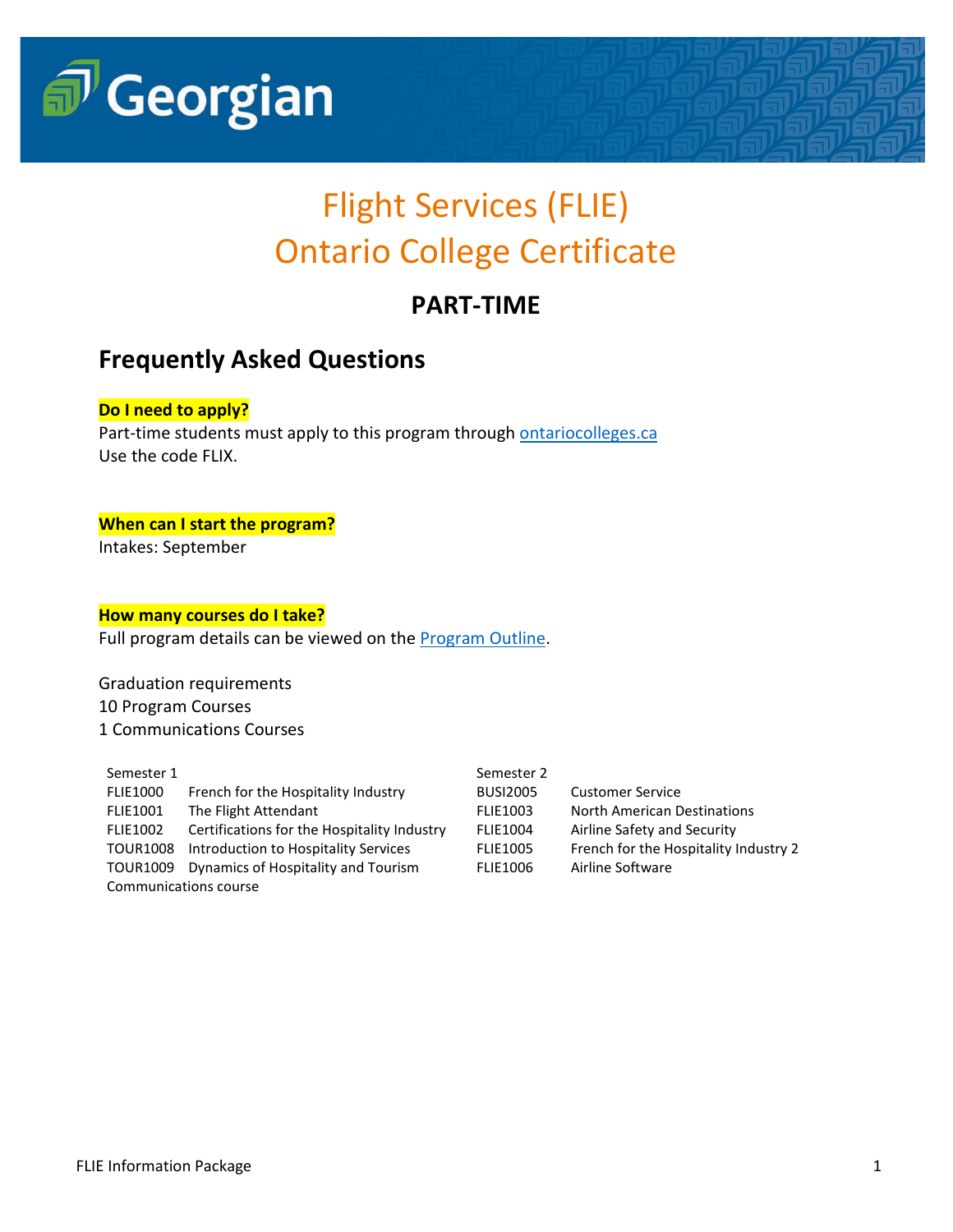#### **What is the cost of the program?**

There is no program fee when studying part-time.

As a part-time student in this program, you will take 2 courses per semester and payment is per course, as you register.

The course fees change year-to-year and course to course. The best source for accurate fees is to check the website:

<https://www.georgiancollege.ca/academics/part-time-studies/programs/flight-services-flie/>

See screenshot below.

|                        | <b>Flight Services</b> |                             |            |
|------------------------|------------------------|-----------------------------|------------|
|                        |                        |                             |            |
| <b>FLIGHT SERVICES</b> |                        |                             |            |
| <b>Program Code</b>    | <b>FLIE</b>            | <b>Program requirements</b> | Contact us |

Please see our course listings of available General Education and Communications courses for this program.

#### PROGRAM DESCRIPTION

Flight Attendants are ambassadors of the passenger experience in the Airline industry. In this program, students focus on the knowledge, skills and behaviours required to provide exceptional passenger service and deal effectively with the travelling public. Through theory and hands on experience, students gain knowledge of the various duties and responsibilities of a flight attendant and how to provide quality service and leadership. Emphasis is placed on passenger safety and use of emergency equipment through simulated experiences.

Click on Course name to view fees and schedule

| <b>CURRENT COURSE OFFERINGS</b> |                 |                                                              |                  |
|---------------------------------|-----------------|--------------------------------------------------------------|------------------|
| <sup>A</sup> COURSE TITLE       | COURSE CODE     | ONTARIOLEARN EQUIVALENTS                                     | <b>MANDATORY</b> |
| Certif. for the Hosp Industry   | <b>FLIE1002</b> |                                                              | $\checkmark$     |
| <b>Customer Service</b>         | <b>BUSI2005</b> | BUSI1015 - Building and Maintaining Customer Relations (ODE) |                  |
| Dynamics of Hosp/Tourism        | <b>TOUR1009</b> |                                                              | $\checkmark$     |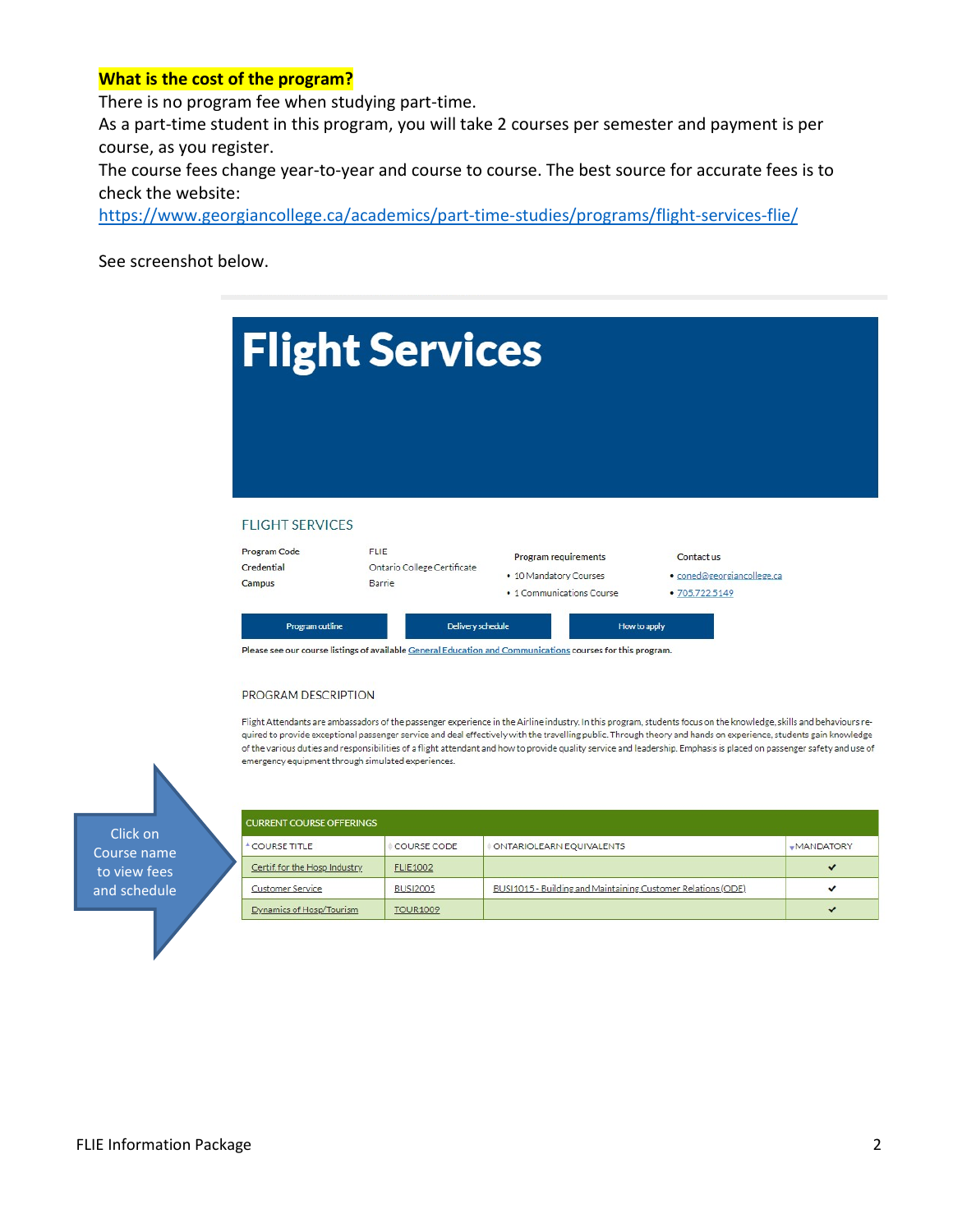Each course listed links to course sections with fees:

| <b>Customer</b>         |                                                                                                                                                                                                                              | Available Courses<br>for courses that are not yet open.     |                               | Unless stated, the course fee does NOT include the textbook(s).<br>Not all courses have required textbooks. See registration dates |
|-------------------------|------------------------------------------------------------------------------------------------------------------------------------------------------------------------------------------------------------------------------|-------------------------------------------------------------|-------------------------------|------------------------------------------------------------------------------------------------------------------------------------|
| <b>Service</b>          |                                                                                                                                                                                                                              | <b>CUSTOMER SERVICE - BUSI 2005</b><br>Fee: \$323.40        |                               |                                                                                                                                    |
|                         |                                                                                                                                                                                                                              | Course registration number: 11010                           |                               |                                                                                                                                    |
|                         |                                                                                                                                                                                                                              | Start: Tuesday, Sept. 7, 2021<br>End: Friday, Dec. 17, 2021 |                               |                                                                                                                                    |
|                         |                                                                                                                                                                                                                              | <b>Class times</b>                                          |                               |                                                                                                                                    |
|                         |                                                                                                                                                                                                                              | Davs                                                        | <b>Times</b>                  | <b>Building - Room</b>                                                                                                             |
| <b>CUSTOMER SERVICE</b> |                                                                                                                                                                                                                              | Thursday                                                    | 12 <sub>to</sub><br>1:50 p.m. | $O - SI$ INF                                                                                                                       |
| <b>BUSI 2005</b>        |                                                                                                                                                                                                                              |                                                             |                               |                                                                                                                                    |
|                         | Building an awareness of the critical need for a high level of customer service in any organization is neces-                                                                                                                | Campus: Barrie                                              |                               |                                                                                                                                    |
|                         | sary for success. Differentiated customer service can be the basis for building a sustainable competitive ad-<br>vantage. Students learn how to give and receive effective feedback, the importance of service quality stan- |                                                             |                               | <b>FULL</b>                                                                                                                        |
|                         | dards and customer relationship management, and communication skills including listening.                                                                                                                                    | CUSTOMER SERVICE - BUSI 2005                                |                               |                                                                                                                                    |
|                         |                                                                                                                                                                                                                              | Fee: \$323.40                                               |                               |                                                                                                                                    |
| <b>CREDITS</b>          | COURSE HOURS                                                                                                                                                                                                                 | Course registration number: 21073                           |                               |                                                                                                                                    |
| 3                       | 42                                                                                                                                                                                                                           | Start: Monday, Jan. 10, 2022<br>End: Friday, April 22, 2022 |                               |                                                                                                                                    |
|                         |                                                                                                                                                                                                                              |                                                             |                               |                                                                                                                                    |

#### **Are there additional fees?**

Additional fees include textbooks and your uniform. Refer to our program page for a link to find uniform information: <https://www.georgiancollege.ca/academics/programs/flight-services/>